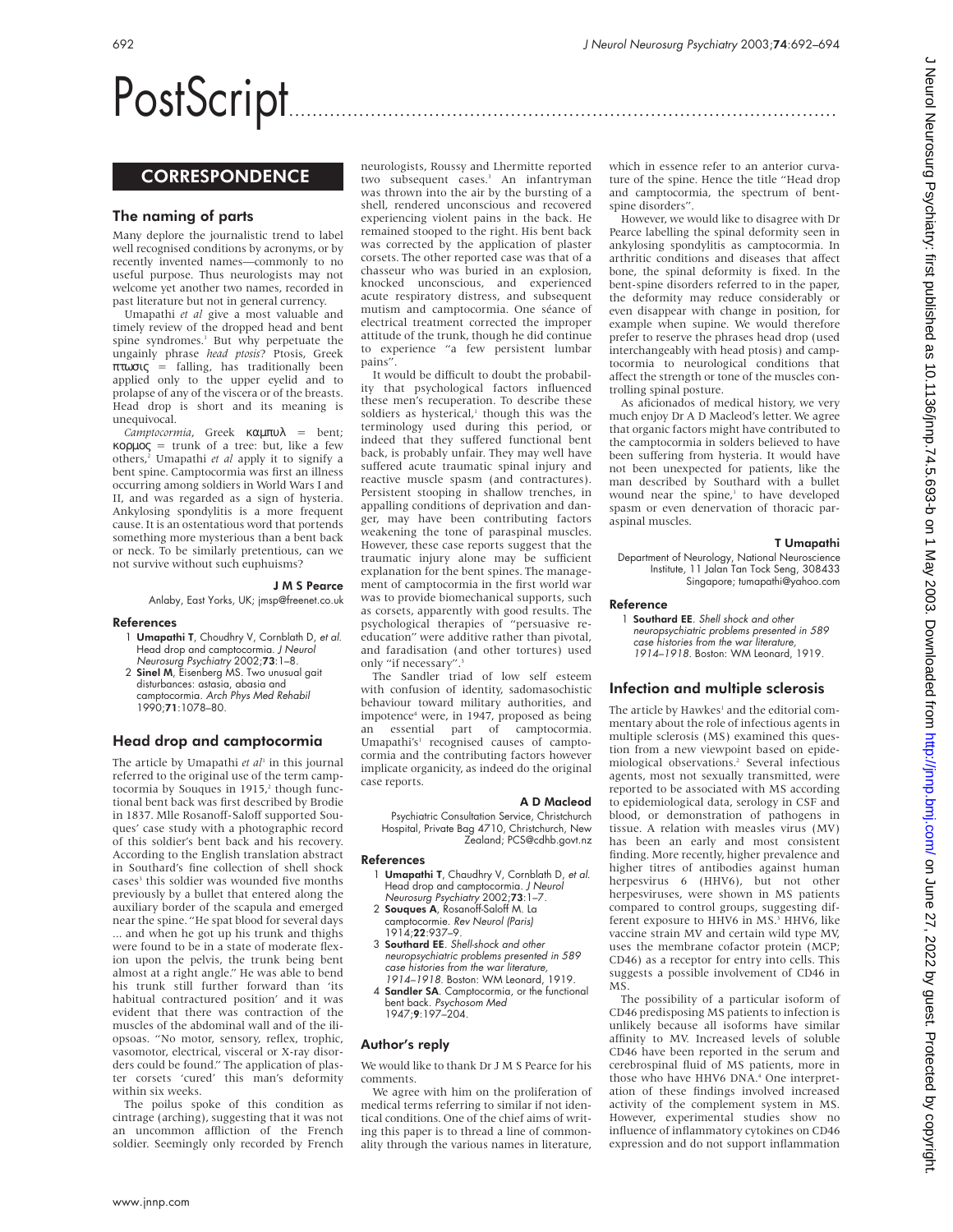as a cause of increased CD46.<sup>5</sup> Incorporation of CD46 in the viral envelope, or a possible genetic propensity in MS patients, have also been considered as causes of increased CD46.4 While its origin in MS is unclear, soluble CD46 might be involved in viral pathogenesis by binding the virus in the viraemic phase and allowing another to attach to CD46 and spread from cell to cell. Both HHV6 and MV are infectious agents encountered in early childhood, and HHV6 can indeed become reactivated a few weeks after primary MV infection. On the other hand, because HHV6 and MV downregulate CD46 expression on the infected cell, they may diminish the entry of each other, delaying the time of infection. Therefore, they might produce increased antibody levels in young adults through delayed infection with, or reactivation of, each other. These suggest increased antibodies against these two viruses in MS may be interrelated.

The question remains whether a causeeffect relation exists between infectious organisms and MS, or whether viruses are just a consequence of the activation of the inflammatory-immune sequence or increased susceptibility of MS patients to infection. Studies of CD46 and other viral receptors seem warranted in MS.

B Anlar

Department of Pediatric Neurology, Hacettepe University, Ankara 06100, Turkey; banlar@hacettepe.edu.tr

#### References

- 1 **Hawkes CH**. Is multiple sclerosis a sexually transmitted infection? J Neurol Neurosurg Psychiatry 2002;73:439–43.
- 2 Stewart G. Infection and multiple sclerosis—a new hypothesis? J Neurol Neurosurg Psychiatry 2002;73:358–9.
- 3 Enbom M. Human herpesvirus 6 in the pathogenesis of multiple sclerosis. APMIS  $2001$ ;109:401–11.
- 4 Soldan SS, Fogdell-Hahn A, Brennan MB, et al. Elevated serum and cerebrospinal fluid levels of soluble human herpesvirus type 6 cellular receptor, membrane cofactor protein, in patients with multiple sclerosis. Ann Neurol 2001;50:486–93.
- 5 Mason JC, Yarwood H, Sugars K, et al. Induction of decay-accelerating factor by cytokines or the membrane-attack complex protects vascular endothelial cells against complement deposition. Blood 1999;94:1673–32.

## Infection and multiple sclerosis

The paper by C H Hawkes (Is multiple sclerosis a sexually transmitted infection?<sup>1</sup>) has caused predictable distress to people with multiple sclerosis (MS) and their families. Living with MS is a difficult enough experience without such sudden and avoidable alarm. The UK Multiple Sclerosis Society's national helpline and local branches have been inundated with calls expressing anger and anxiety.

It is hard to understand the motive for publication when your own expert editorial commentator specifically referred to the paper's "pure speculation" and "potential to cause harm". Did the sensational nature of Dr Hawkes's hypothesis and the virtual guarantee of extensive publicity it could receive outweigh proper consideration of its scientific merit?

There is also the worrying question of what damage may have been caused to the reputation of MS research in the UK by the lay media coverage which was attracted. The MS Society has a current forward commitment of around £12 million to nearly 70 research projects. That money is raised by voluntary donation. Anything which could discredit the quality of research here is of material concern to us.

## M O'Donovan

Chief Executive, The Multiple Sclerosis Society, M S National Centre, 372 Edgware Road, London NW2 6ND, UK; modonovan@mssociety.org.uk

#### Reference

1 Hawkes CH. Is multiple sclerosis a sexually transmitted infection? J Neurol Neurosurg Psychiatry 2002;73:439–43.

Ed: The journal regrets any distress caused to patients with MS as a result of the widespread publicity this article received in the media. However, we wish to emphasise that the article was subject to the usual peer review process.

## BOOK REVIEWS

## Delirium in old age

Edited by J Lindesay, K Rockwood, A Macdonald (Pp 238, £55.00). Published by Oxford University Press, Oxford, 2002. ISBN 0-19-263275-2

Delirium is an extremely important condition for a number of reasons. It is very distressing and frightening for those who experience the symptoms, and descriptions of the effects on the brain as a result of high fever have been well described. There is a high mortality associated with the development of delirium, and it is often associated with behavioural disturbances that can be troublesome for carers and attendants. Finally, it presents a unique opportunity to look at the interface between psychiatric symptoms caused by organic disease and functional disorders.

Twelve years ago, the same publishers and two of the current editors produced the first edition on delirium. It was a relatively thin book but set the standards that the current edition continue. Delirium is certainly a niche market, and there appear to be no direct competitors, although textbooks on old age psychiatry usually contain chapters and notes on delirium. The new edition is greatly expanded and very much up to date.

Every aspect of delirium is included, from the history and conceptual basis of the disorder through epidemiology, neurophysiology, clinical assessment, management, prevention, and, refreshingly, the the role of family caregivers and nurses in managing the disease. The core tenet of the book is that delirium is a disorder that is relatively poorly recognised (particularly the hypo-alert type) by the general clinical professions, it is relatively easy to identify people at risk of developing delirium, and that there is a real possibility of a reasonable preventive strategy for the disorder. Twelve authors have contributed and, as delirium is relatively under-researched, this probably represents a significant proportion of the leading researchers in the field internationally. There are particularly interesting sections on the conceptual basis of the disorder and how it, and its component symptoms, are defined, methods of assessment of delirium are covered comprehensively, a summary of how evidence based management plans can be developed, and the prospects of prevention of delirium are given an adequate airing.

An interesting spin, which I discovered by accident, is that on the Oxford University Press website (www.oup.co.uk), one can see online updates of each individual chapter. Those present when this author last visited the website (December 2002) consisted of work that had been done from when the manuscript had been submitted to publication. It may be that reviews of the book might also appear online—this one will.

The book is a landmark in the literature on delirium, is a text of very high quality, and anyone seriously involved in the clinical management of patients with delirium or research on the subject would do very well to read this book.

A Burns

## Neurophysiology in neurosurgery. A modern intraoperative approach

Edited by Vedran Deletis and Jay L Shils (Pp 469, \$125.00). Published by Academic California, 2002. ISBN 0-12-209036-5

This book comprises 17 chapters contributed by 24 authors. It has clearly benefited from most of the chapters being written in a more or less homogenous style and formed into seven parts based mainly on surgical procedures: motor evoked potentials/<br>
neurophysiological base: intraoperative neurophysiological base; neurophysiology (ION) of the spinal (spinal cord monitoring); ION of peripheral nerves, nerve roots and plexuses; ION of cranial nerve and brainstem; ION of supratentorial procedures; ION during stereotactic neurosurgery for movement disorders; and ION and anaesthesia management. Most of the chapters cover the background of methodology, description of the surgical procedure, and the related neurophysiological procedure, personal experience, and case reports, which gives a balanced theoretical and practical view on the topic of each chapter. The interdisciplinary approach taken in this book will ensure it has a wide range of readers across "neurosurgery, neurology, orthopaedic surgery, neurophysiology, anesthesiology, interventional radiology, and biomedical engineering".

Chronic deep brain stimulation or neuromodulation has extended the role of clinical neurophysiology beyond its traditional diagnostic role. This new field is touched upon briefly in the part on ION during stereotactic neurosurgery. An interesting feature of this book is that it is accompanied by a CD that certainly enhances its value. Cross references are given at the end of the corresponding chapter rather than in the list of contents in the book, and at the front page of the display.

In conclusion, it is an authoritative review of intraoperative neurophysiology much weighted on the motor system for a wide range of surgical procedures. Perhaps, in its present form, those hoping for a more systematically informed discussion on intraoperative neurophysiology of the sensory system may feel slightly disappointed.

X Liu, T Z Aziz